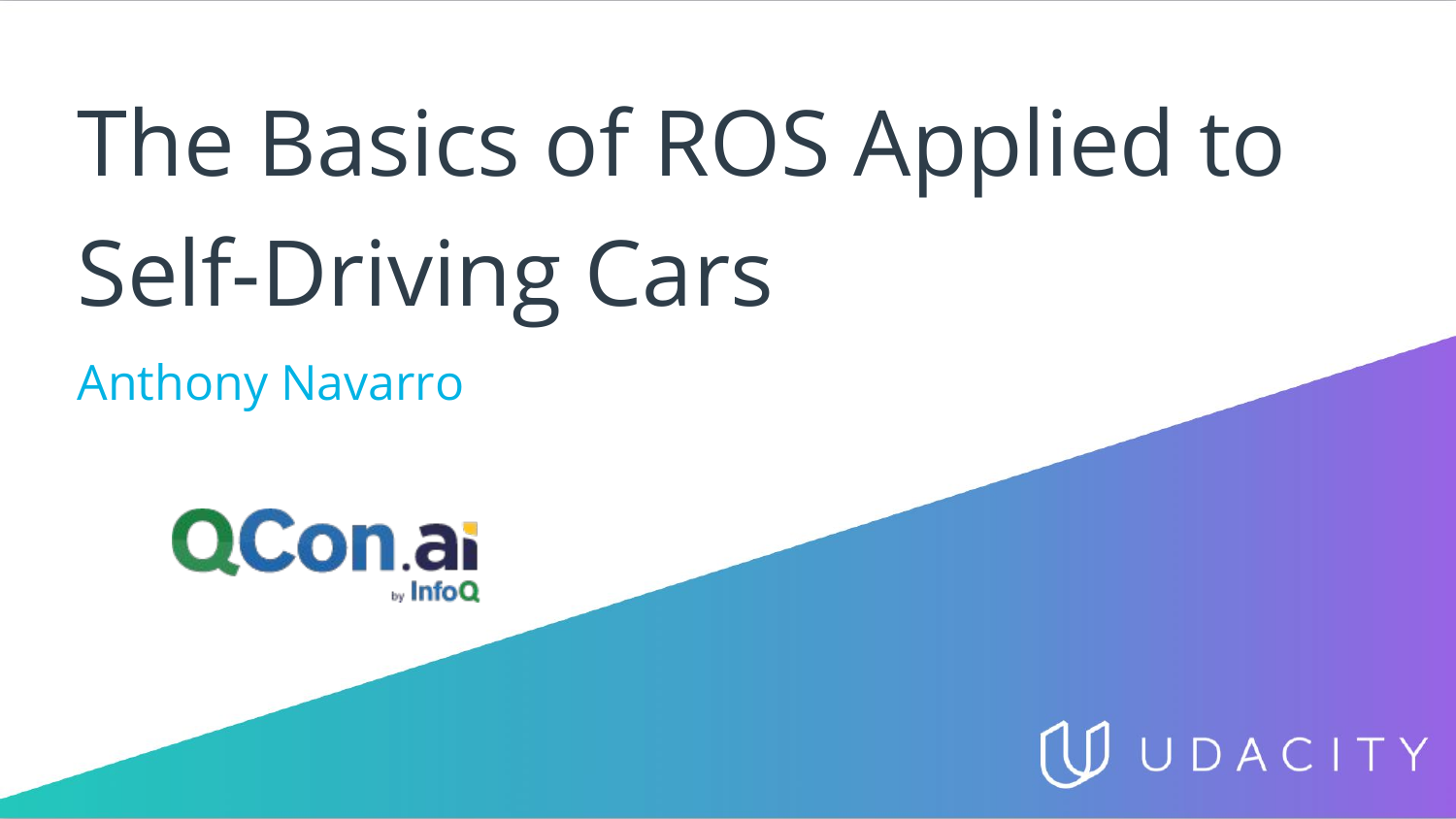## What is ROS?

**EROS** 

"The Robot Operating System (ROS) is a set of software libraries and tools that help you build robot applications. From drivers to state-of-the-art algorithms, and with powerful developer tools, ROS has what you need for your next robotics project. And it's all open source."

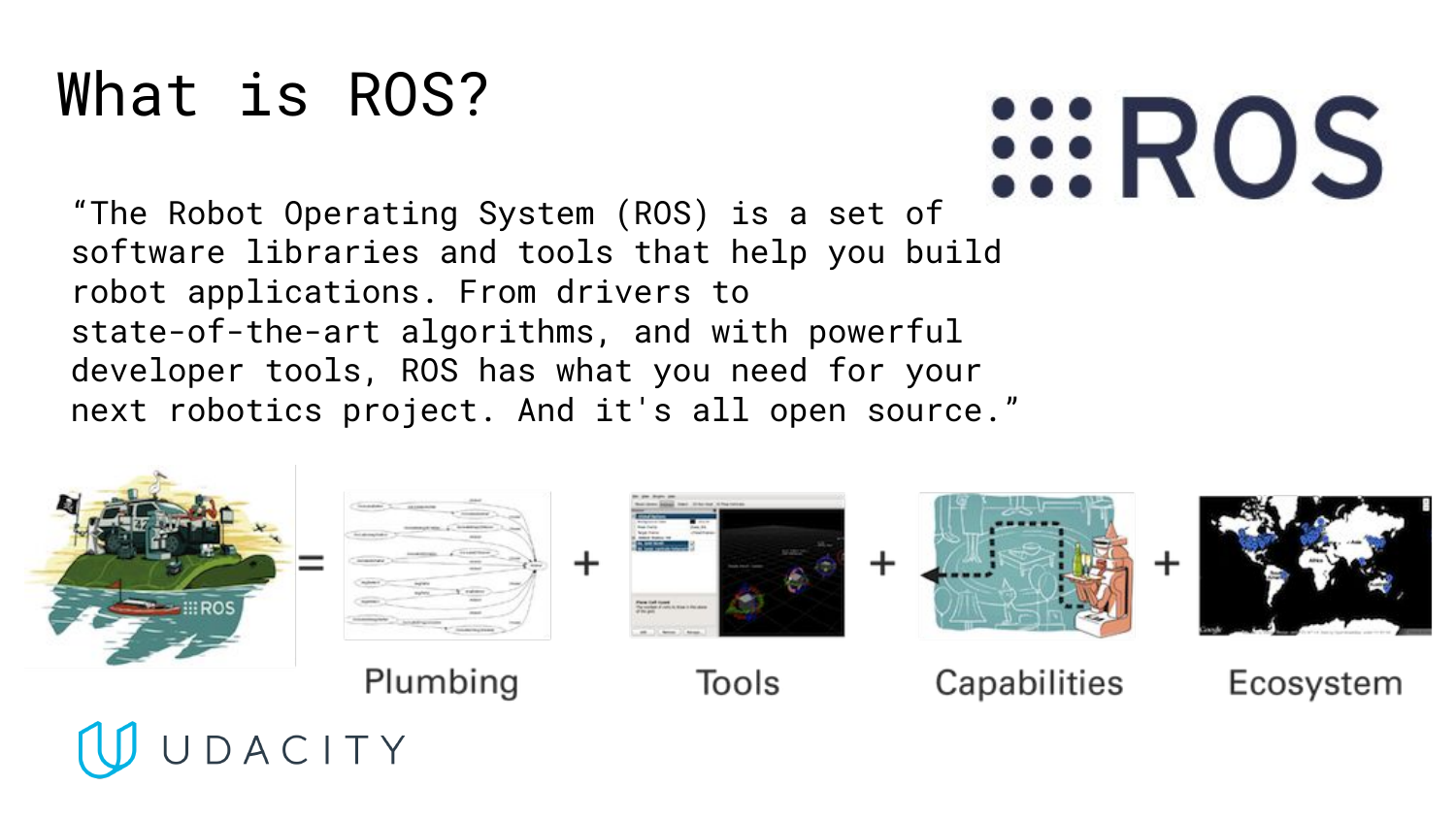## Why Use ROS?

#### Without ROS

- Build Device Drivers
- Build a Communications Framework

- Write algorithms for perception, navigation, and motion planning Implement logging, control, and error handling



#### With ROS

- Logging, error handling, communications framework, drivers for standard devices

- Algorithms for perception, navigation and motion planning

- Tools for visualization, simulation and analysis

## ACITY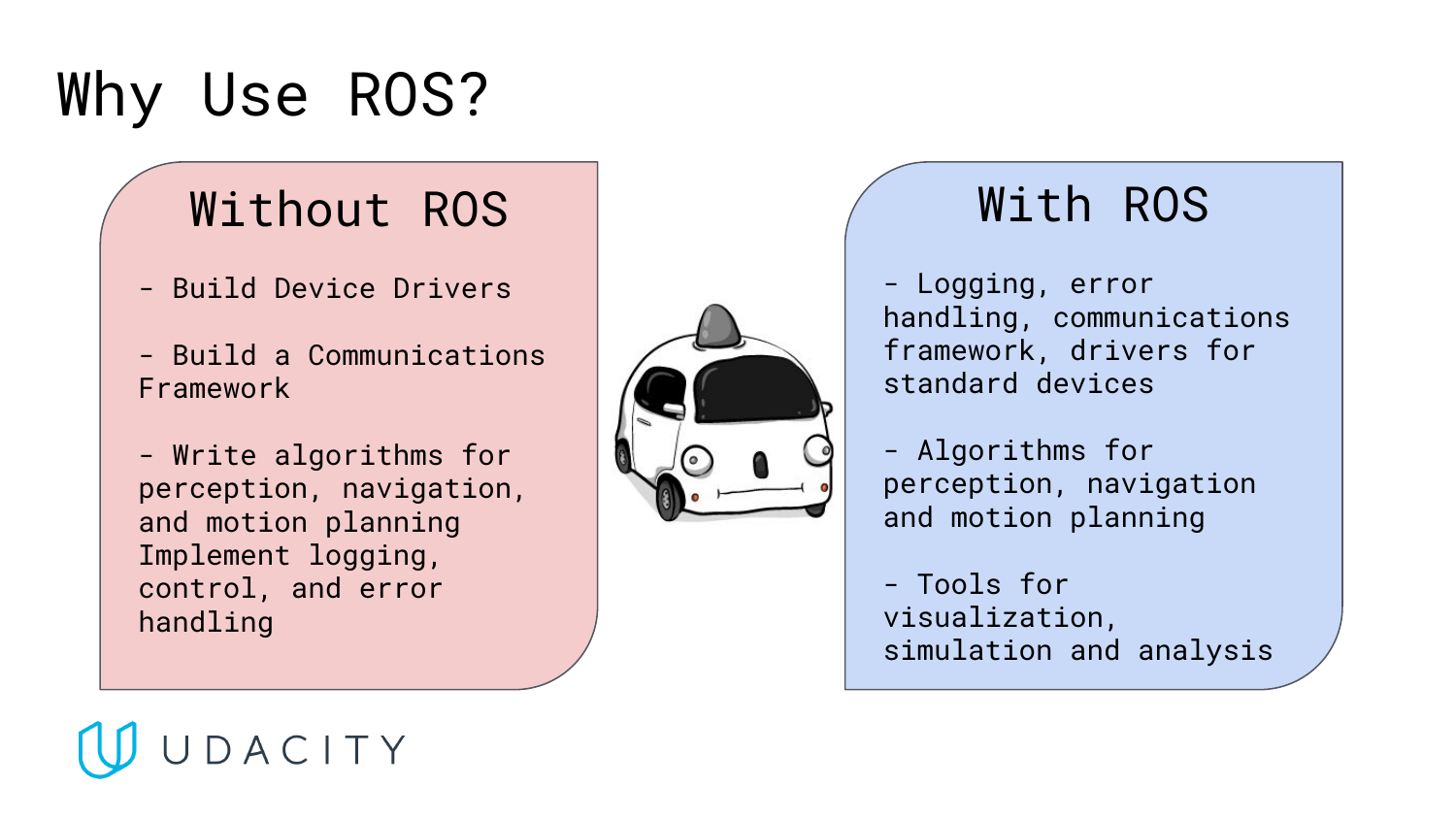## How Do SDCs Work?

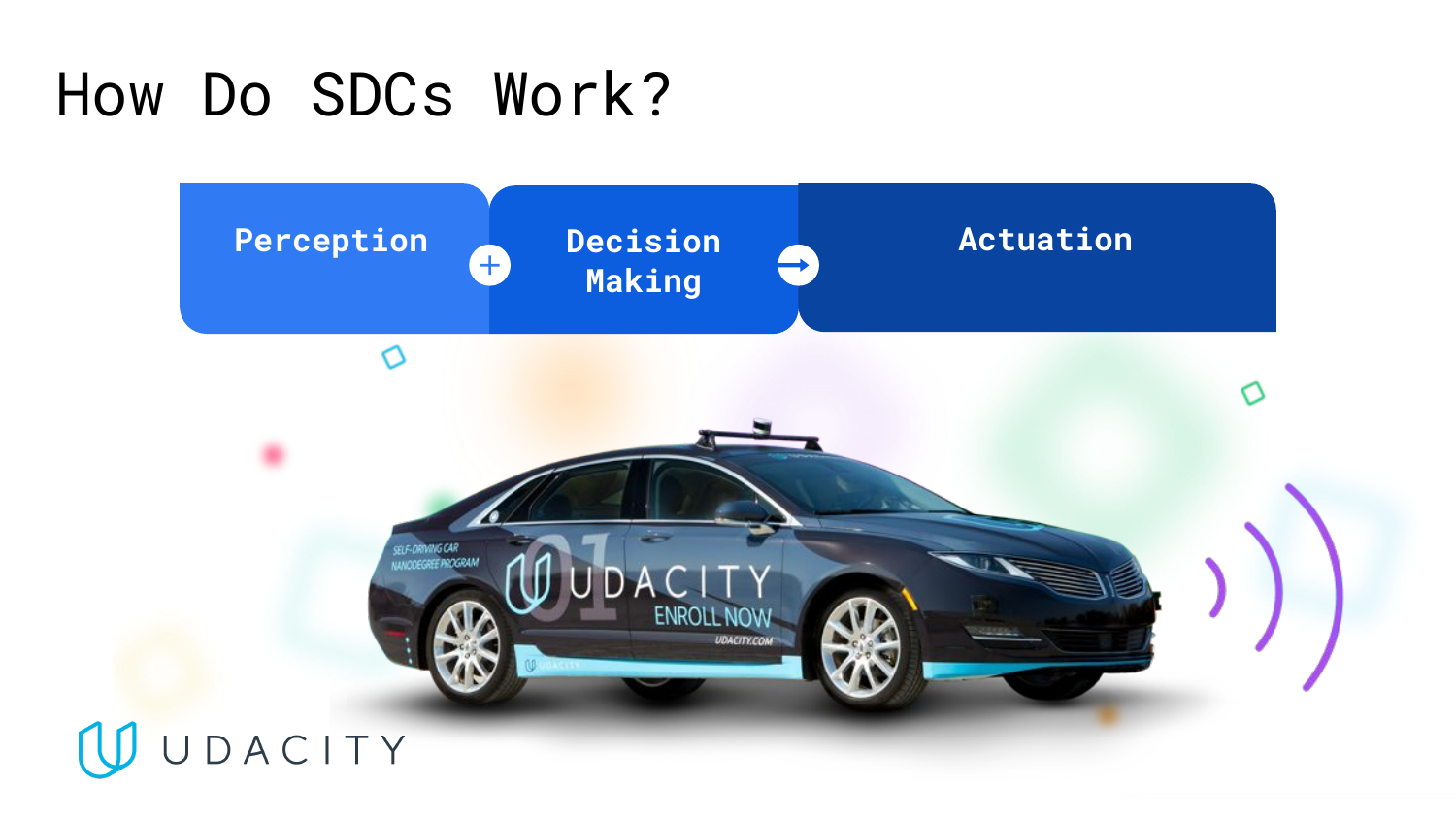### ROS Nodes

UDACITY

ROS splits these high level tasks in low level ones and spawns a Unix thread for each of them.

| Perception         | <b>GPS</b><br>Camera<br>Wheel Encoder<br><b>LIDAR</b><br>Radar |
|--------------------|----------------------------------------------------------------|
| Decision<br>Making | Path Planning<br>Trajectory Sampling<br>Deep Learning          |
| Actuation          | Steering<br><b>Brakes</b><br>Throttle                          |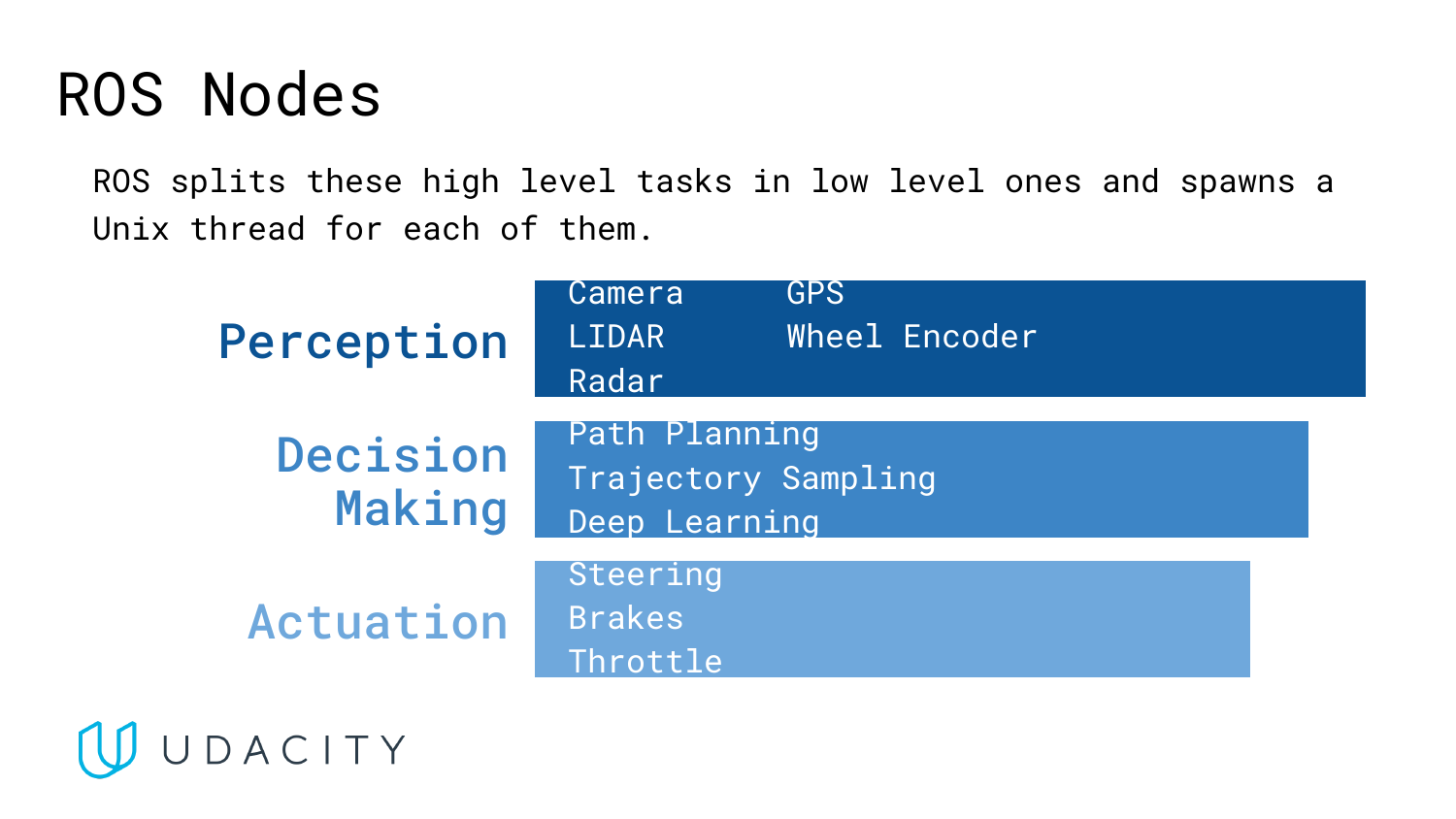## ROS Topics

ROS nodes communicate with each other over **topics**

- If you want to send messages, you **publish** to a topic
- If you want to receive messages, you **subscribe** to a topic



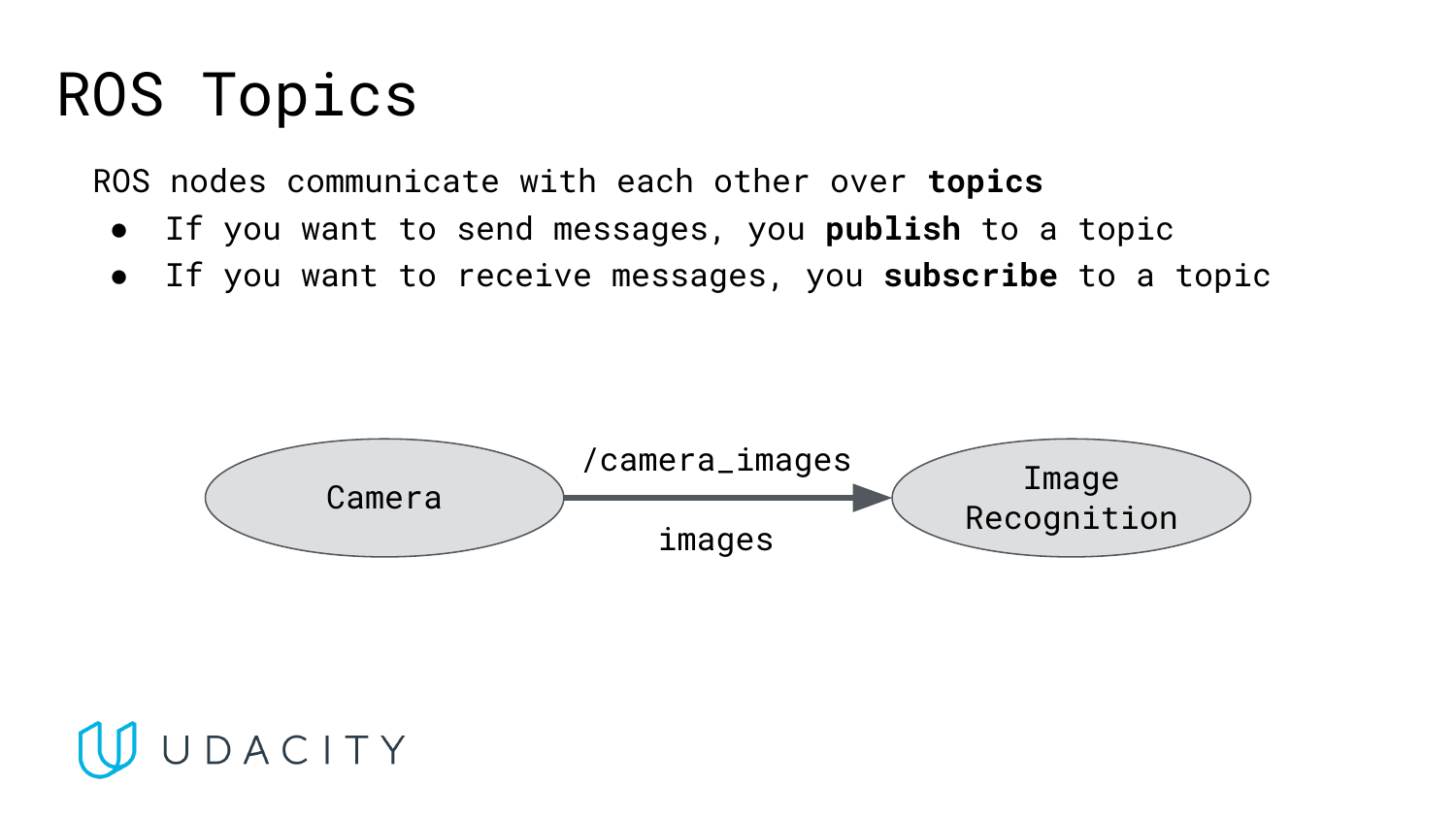## ROS Messages

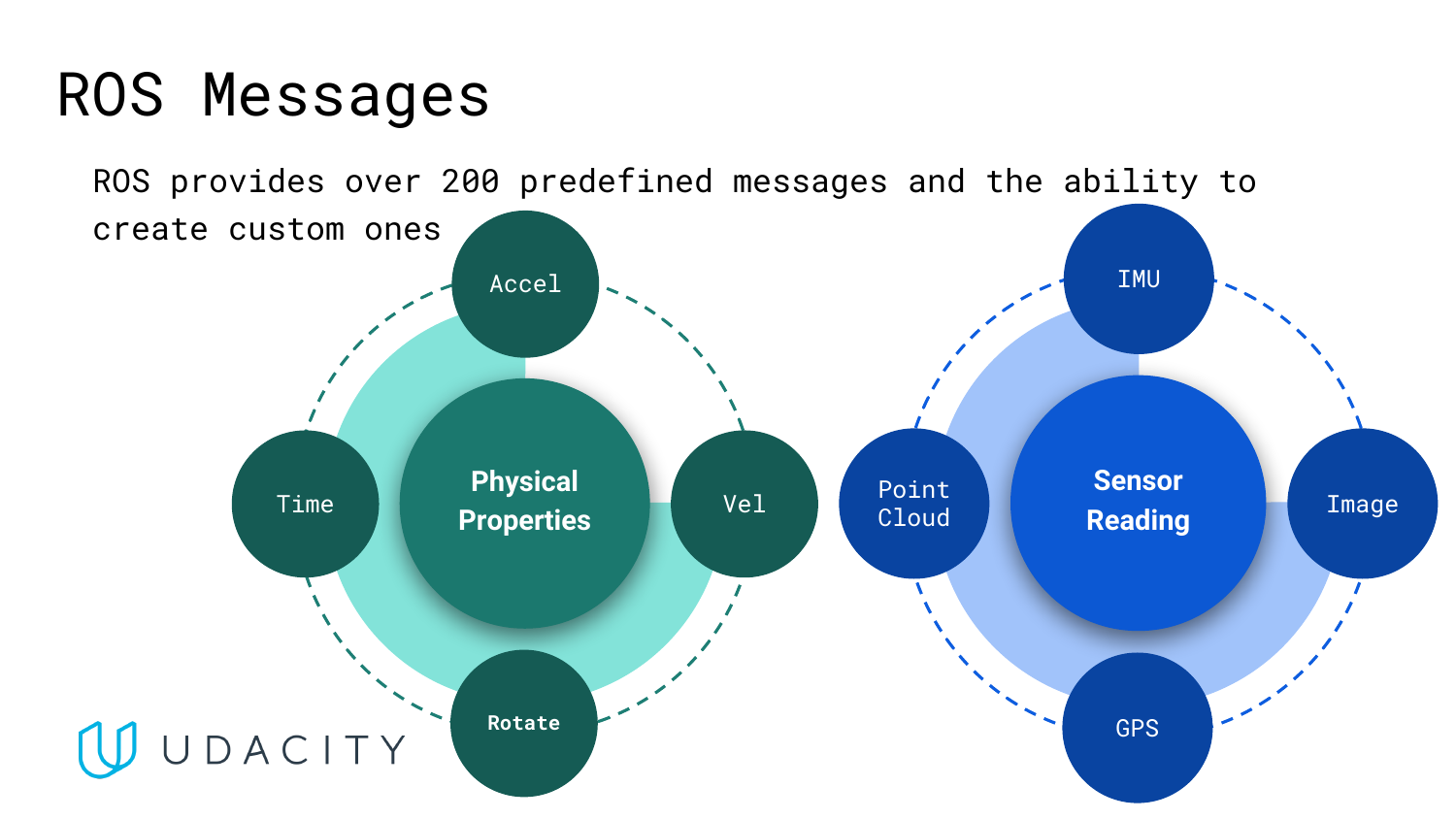## SDC Example

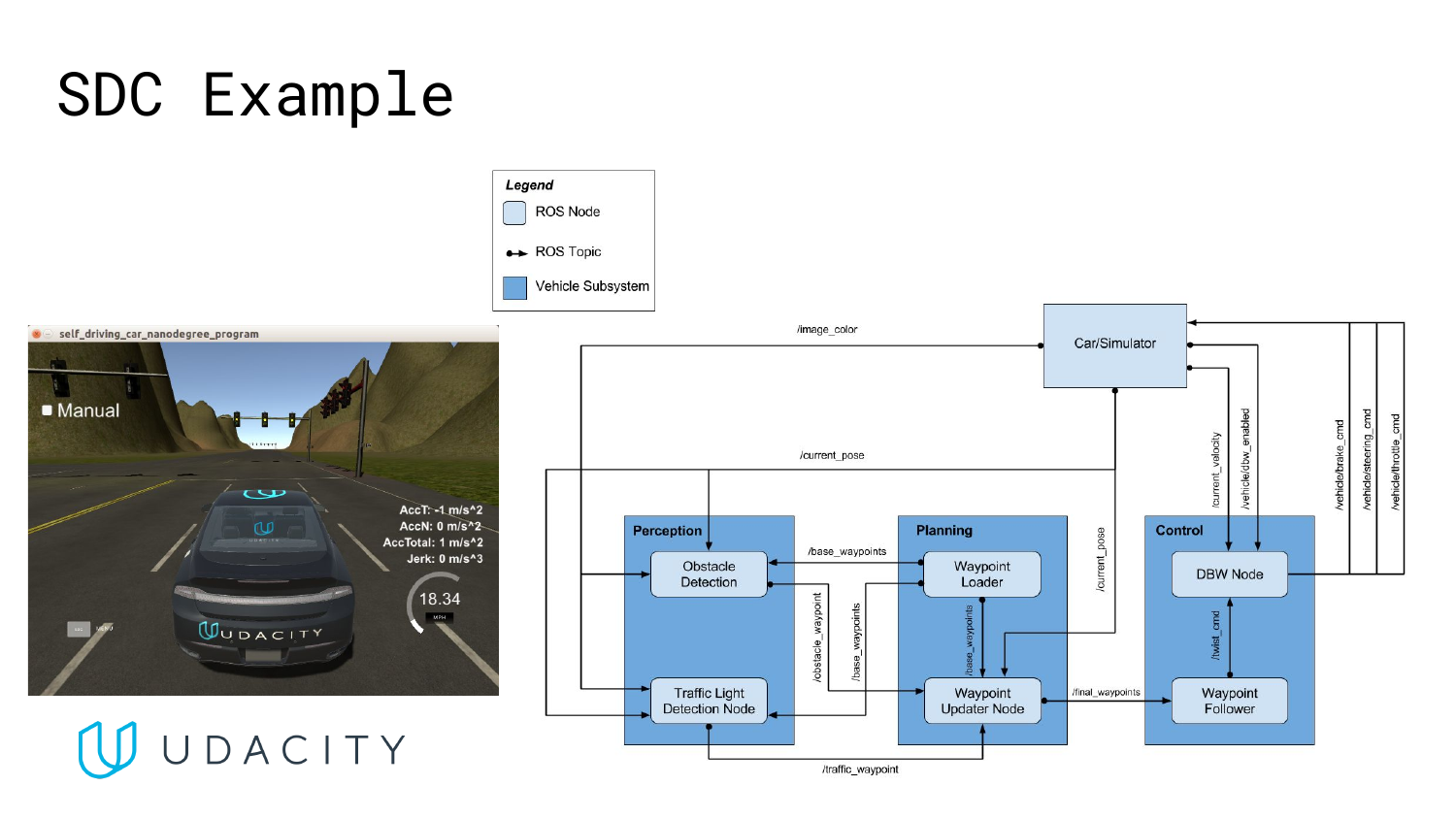## ROS Limitations



UUDACITY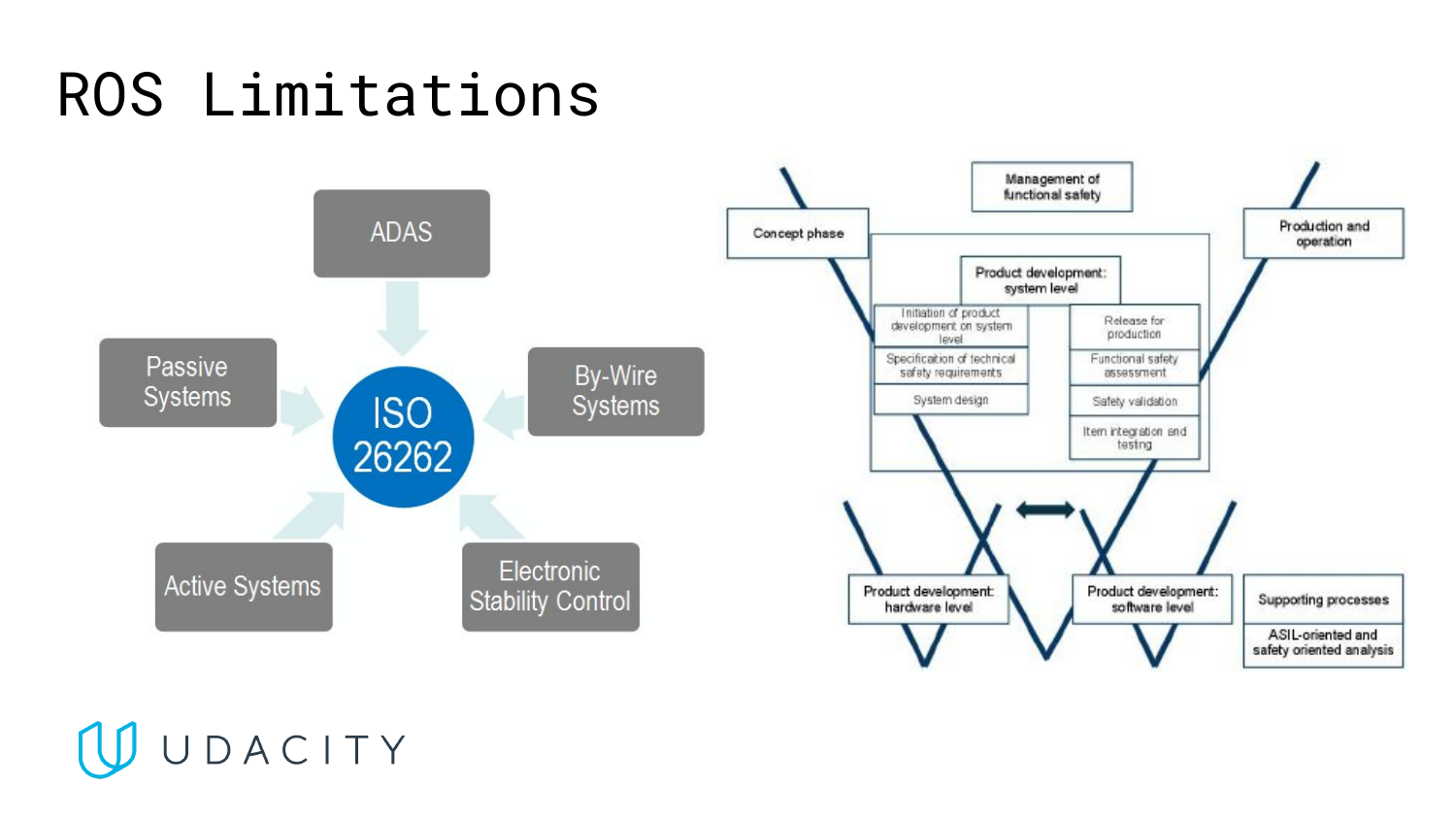## SDC Nanodegree Program